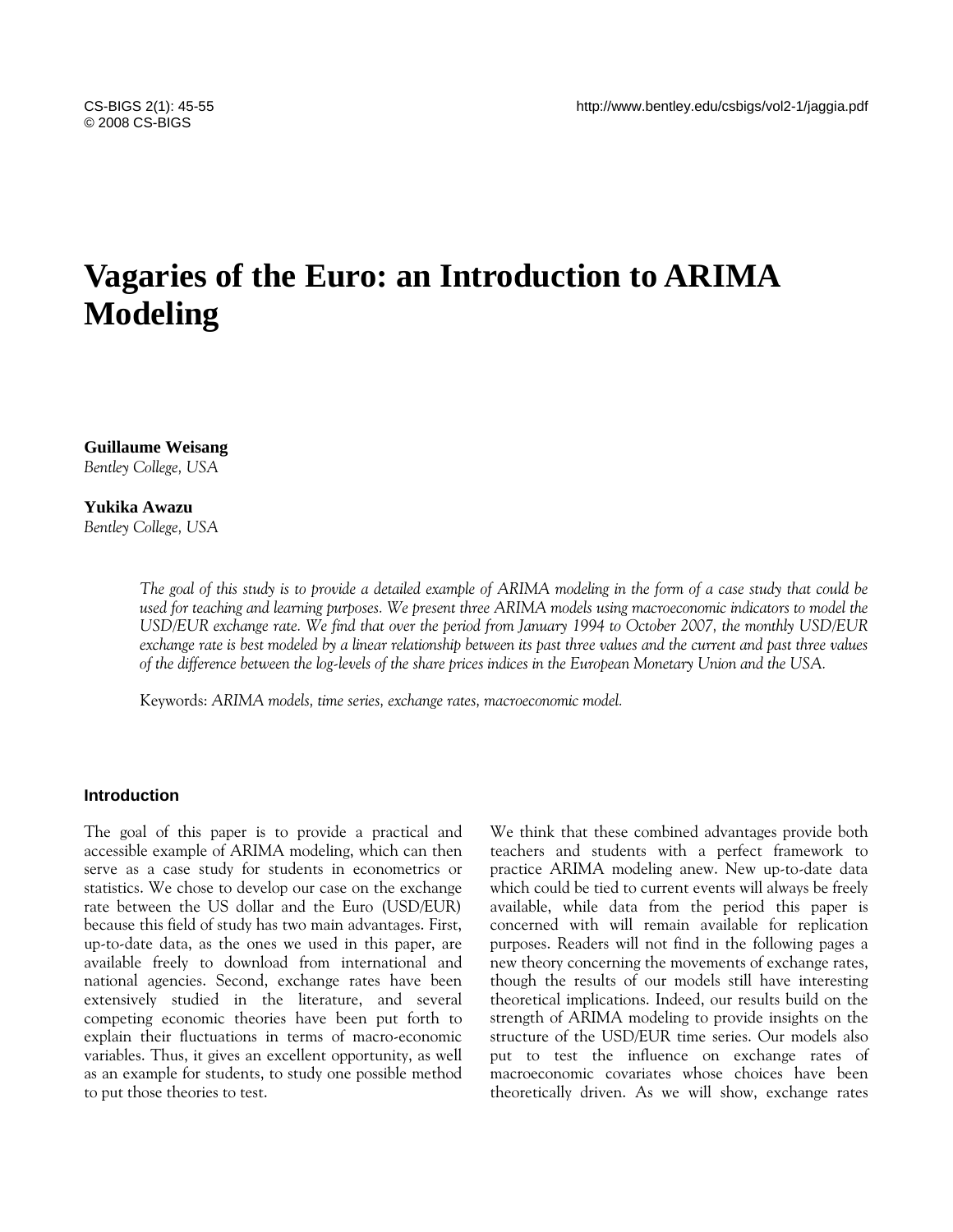modeling and forecasting well deserve their reputation as difficult endeavors.

The paper is developed in the following way. In the first part, we present the different time series we consider, explaining our choices for the covariates. In the second part, we explain our methodology and modeling approach, referring to the general methodology of ARIMA modeling. Then, we present the resulting models, and their different characteristics. Finally, the discussion section places our models in a broader perspective, and relates the equations to practical explanations.

# **Context and Background**

In this section, we provide some historical as well as economic context to our exercise in ARIMA modeling. To help with understanding the special role of the USD/EUR exchange rate, we first give a brief overview of the historical developments that lead to the inception of the European currency, before providing the rationale behind our choice of covariates for the study in a second section.

# Presenting the euro: A short history of the European currency

Exchange rates, and thus an understanding of their fluctuations, are at the crossroad of geopolitical and economic histories of our modern societies. It is not the subject of this paper to delve into their fascinating intricacies. However, because the data in this paper cover an important period in recent economic history which oversaw the convergence of the monetary systems in Western Europe and the inception of the Euro, it is important to have a few facts in mind. The idea of a monetary system common to the countries of Western Europe date back to the late 1970s, and the European Currency Unit (ECU) was created on March 13, 1979 as an internal account unit for the European Community. In June 1988, the European Council confirmed the objective of a progressive realization of an Economic and Monetary Union (EMU) in Western Europe. A year later, in June 1989, it further decided that this progressive realization would unravel in three stages: from July  $1<sup>st</sup>$ , 1990 to December 31<sup>st</sup>, 1993; then, from January 1<sup>st</sup>, 1994 to December 31<sup>st</sup>, 1998; and finally, from January 1<sup>st</sup>, 1999 to nowadays (European Central Bank, 2008). Since the beginning of this three-stage plan, the use of the ECU, previously restricted, was freely granted, and it began to be more commonly used for some international financial transactions. The second stage marks a strengthening in the convergence of the different monetary systems and the progressive emancipation of the central banks from national sovereignties. It is also during this period that the European Central Bank (ECB), as well as the European Monetary Institute, were created. Finally, the last stage is synonymous with the introduction of the Euro (EUR) to replace the ECU as an accounting unit as of January  $1^{st}$ , 1999, and as a real currency with the introduction of coins and banknotes as of January  $1<sup>st</sup>$ , 2002.



**Figure 1.** Exchange rate, EUR per USD, January 1994 to September 2007

These dates are important to our study for several reasons. The first thing to recognize is that our dataset is constituted of monthly time series that cover the period from January 1994 to October 2007. Hence, the exchange rate from January 1994 to December 1998 is calculated from quotations on the ECU, at the time the only European currency. If the ECU was a "virtual" currency constituted as a weighted average of the actual currencies of the members of the EMU, the convergence imposed by stage II of the European Council plan ensures some validity to the extrapolation of the exchange rate time series to the pre-euro period. Moreover, the calculations were undertaken by the ECB, the original source of the time series in this dataset. From a global point of view, the progressive introduction of a European currency, backed by an independent European central bank, has been one main driver to the situation nowadays.

It is almost unnecessary to cite the importance to the world's economy that the euro/USdollar exchange rate has acquired. Recently, using economic projections for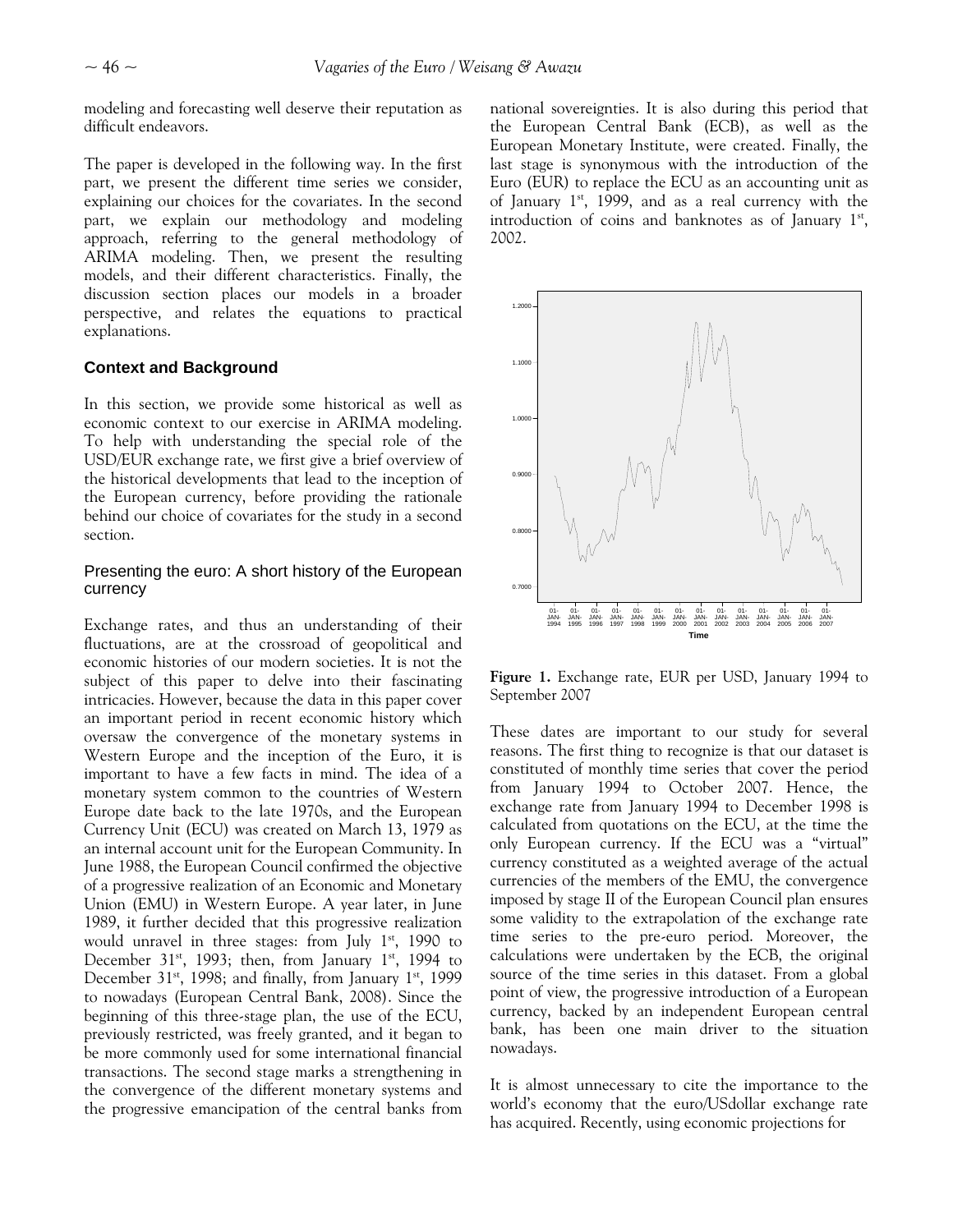

**Figure 2.** EUR per USD: sample Autocorrelation Function (top); sample Partial Autocorrelation Function (bottom)

the next 15 years, some authors (e.g. Chinn & Frankel, 2006) have argued that the chance that the Euro currency will take over the role of the world's reserve currency from the US Dollar is not null. Moreover, the recent turmoil on the financial markets, in February-March 2008, may be seen as a sign of a weakening of the US Dollar against the Euro – one of the scenarios used by Chinn and Frankel for their projections.

From a purely econometric point of view, the exchange rate displayed in Figure 1, presents some characteristics of a (non stationary) drifted random walk, with two main periods corresponding to a weakening of EUR against USD from 1995 to 2001, followed by the reverse phenomenon from 2001 to nowadays. Furthermore, the sample Autocorrelation Function (ACF) and the sample Partial Autocorrelation Function (PACF), which are representative of the correlation structure across periods of the time series, displayed in Figure 2 for the



**Figure 3.** Change in EUR per USD: sample Autocorrelation Function (top); sample Partial Autocorrelation Function (bottom)

EUR-per-USD time series and in Figure 3 for the first difference of the time series, again show some characteristics of a non-stationary process. That is, the sample ACF of exchange rate decays very slowly, while the corresponding PACF shows only one very significant contribution at the first lag. At the same time, for the time series of the first differences, the ACF cuts off after the first lag, while the PACF cuts off after only two significant contributions.

# The choice of covariates: choosing economic indicators

The goal of this section is to present each of the covariates that enter the study below in the economic framework that lead us to choose it. For this purpose, we will appeal to five different economic constructs: the Interest Rate Parity (IRP), Purchasing Power Parity (PPP), Money Aggregates, and Business Cycles.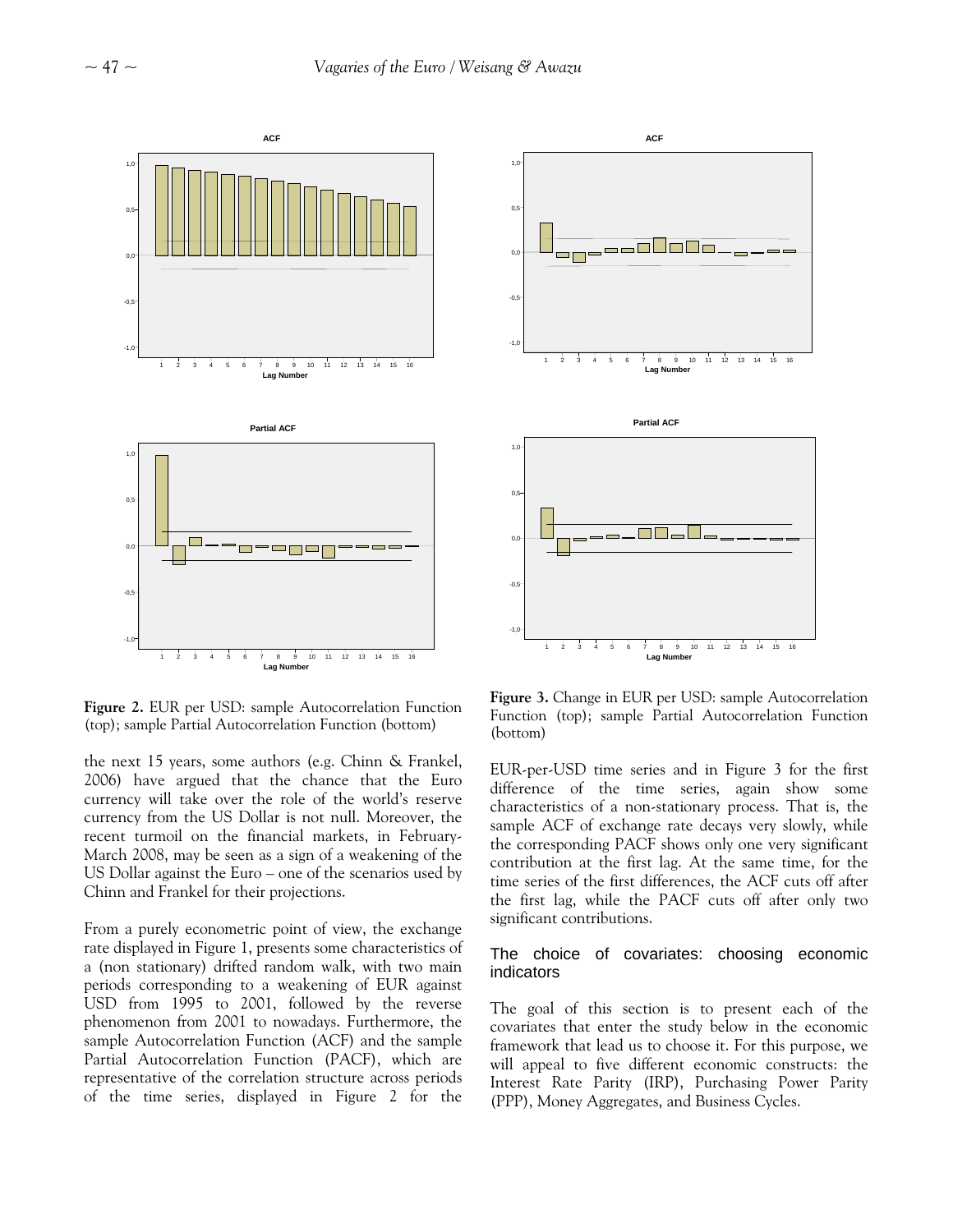

**Figure 4.** (a) and (b): Interest Rate Parity covariates: (a) Slopes of Interest rates; (b) Immediate Interest Rates ---(c) log-changes in M3 aggregates --- (d) Business Cycles: log-levels of share prices indices --- Legend: European Monetary Union: continuous/red line; USA: dashed/blue line

## *Interest Rate Parity (IRP)*

Interest Rate Parity is a fundamental relationship that relates interest rates and exchange rates. It relies on the idea of a possible financial arbitrage which makes use of the differential in interest rates between two currencies. The idea is to borrow money in the currency with the lower interest rate and invest it in the currency with the higher interest rate. Since a consistent arbitrage would ultimately lead to infinite wealth, there must be a mechanism that balances the interest rates differential. In this theory, the exchange rate is seen as the balance mechanism. Conversely, since this arbitrage should not exist, interest rates can be used to forecast the movements of the exchange rate between the two currencies.

The classical approach to exchange rate forecasting using IRP belongs to the Chicago tradition (cf. Frankel, 1979). Under this approach, prices are completely flexible; hence, changes in the nominal interest rates reflect changes in the expected inflation rate. In this scenario, a price rise in an exchange rate means a rise in the price of the foreign currency. Therefore, we must see a positive relationship between the exchange rate and the nominal interest rate differential between two countries. A more recent approach based on a Keynesian view (Keynes, 1923; Dornbusch, 1976) assumes a sticky price in the short run. These two different approaches were further extended by Frankel (1979), who developed a model which incorporates assumptions of both traditions. To incorporate this idea, we chose to use as covariates the slopes of the interest rates, defined as the difference between the long term interest rate and the short term interest rate, and the immediate interest rates, which represent the daily cost of money, both for USD and EUR. These are presented in Figure 4 (a) and (b).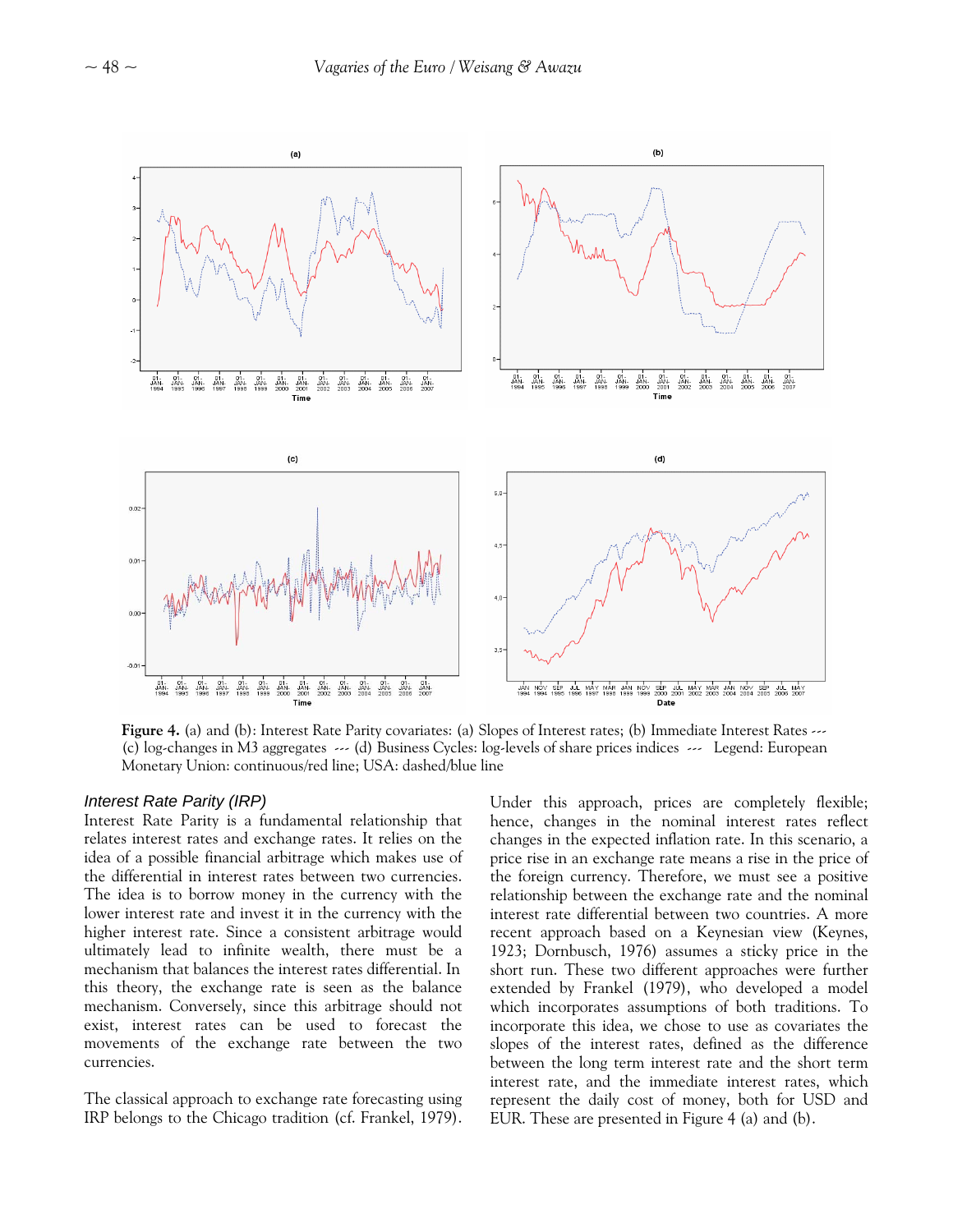# *Purchasing Power Parity (PPP)*

The theory of purchasing power parity (PPP), coined by Gustav Cassel (1918), uses the long-term equilibrium exchange rate between two currencies to equalize their purchasing power in their home country. Thus, the Purchasing Power Parity (PPP) exchange rate is the rate that equates the two currencies by eliminating the differences in the price levels between countries. Although the effects of PPP on long-term exchange rate forecasting have been supported in past literature (Rogoff, 1996), the effects on short-term forecasting have not been supported (Rogoff, 1996; Lothian and Taylor, 1996; Grossman and Rogoff, 1995). The "mean reversion" hypothesis – exchange rates to revert to their PPP values in a longer period – was supported by empirical studies. Xu (2003) suggested the use of aggregate price indices to test the fitness of PPPs or exchange rate forecasting. We choose to use the differential of inflation measured as the difference between the log-changes in the Consumer Price Indices. It is presented in Figure 5.



**Figure 5**. Inflation differential between EMU and United **States** 

# *Money aggregates*

Since the implementation of the flexible exchange rate system in the early 1970s, researchers have become interested in the monetary approach to exchange rate forecasting. In this approach, the relative price of two currencies is influenced by the supply and demand for money in two countries. Money aggregates measure the stock of money in circulation within a country. It is assumed that monetary aggregates are sufficiently sensitive to interest rates. Changes in monetary aggregates are considered to reflect a change in monetary policy, economic outlook, and inflationary pressures. However, it is difficult to know the direction of the

causality effect of money aggregates on interest rates, and therefore on exchange rates. There are several ways in which monetary aggregates can be calculated: M1 ("narrow money") includes currency in circulation plus checkable deposits and travelers checks; M2 ("broad money") is essentially M1 plus savings deposits and small (less than \$100,000) time deposits; and M3 is the widest measure, consisting of M2 plus large time deposits and a number of other relatively liquid instruments. In this study we use the log-changes in M3 aggregates as covariates. The evolution of the log-changes in M3 is shown in Figure 4(c).

## *Business Cycles*

Business cycles have been considered in the literature as possibly influencing the movement of exchange rates. Since share prices track the business cycle quite closely, we include a measure of business cycles in our analysis by using the log of the share price indices computed by the OECD. These indices are normalized such that their levels in 2000 were 100.

# **Dataset**

The data have been downloaded from the OECD statistical database, available online at http://stats.oecd.org/wbos/default.aspx. The data cover monthly financial and economic indicators for the longest time interval available in the OECD database. Note the special case of the Euro Monetary Union. The starting date of the time series corresponding to that geographic zone often starts before the actual historic inception time of the Euro Monetary Union. In those cases, the calculations were conducted by the OECD statistics units. One of the reasons we kept those data points, aside from the fact that the series would be too small to decently fit ARIMA models if we had not, was that all series come from the same source ensuring coherence in the calculations. More information can be found on the OECD website.

# **Models and Results**

In this section, we explain the tenants and underpinnings of ARIMA models. It should be noted that the methodology of ARIMA estimation and model selection is a classical topic covered in most textbooks on time series analysis (e.g. Brockwell and Davis, 2003; Hamilton, 1994; Tsay, 2005; Wei, 2006). We do not intend to duplicate here the description of already well documented methodologies, but rather to give a practical meaning in this context to the models. We present three models: one with the EUR per USD exchange rate only (i.e. with no covariates), which we call the simple ARIMA model; and two ARIMA models with added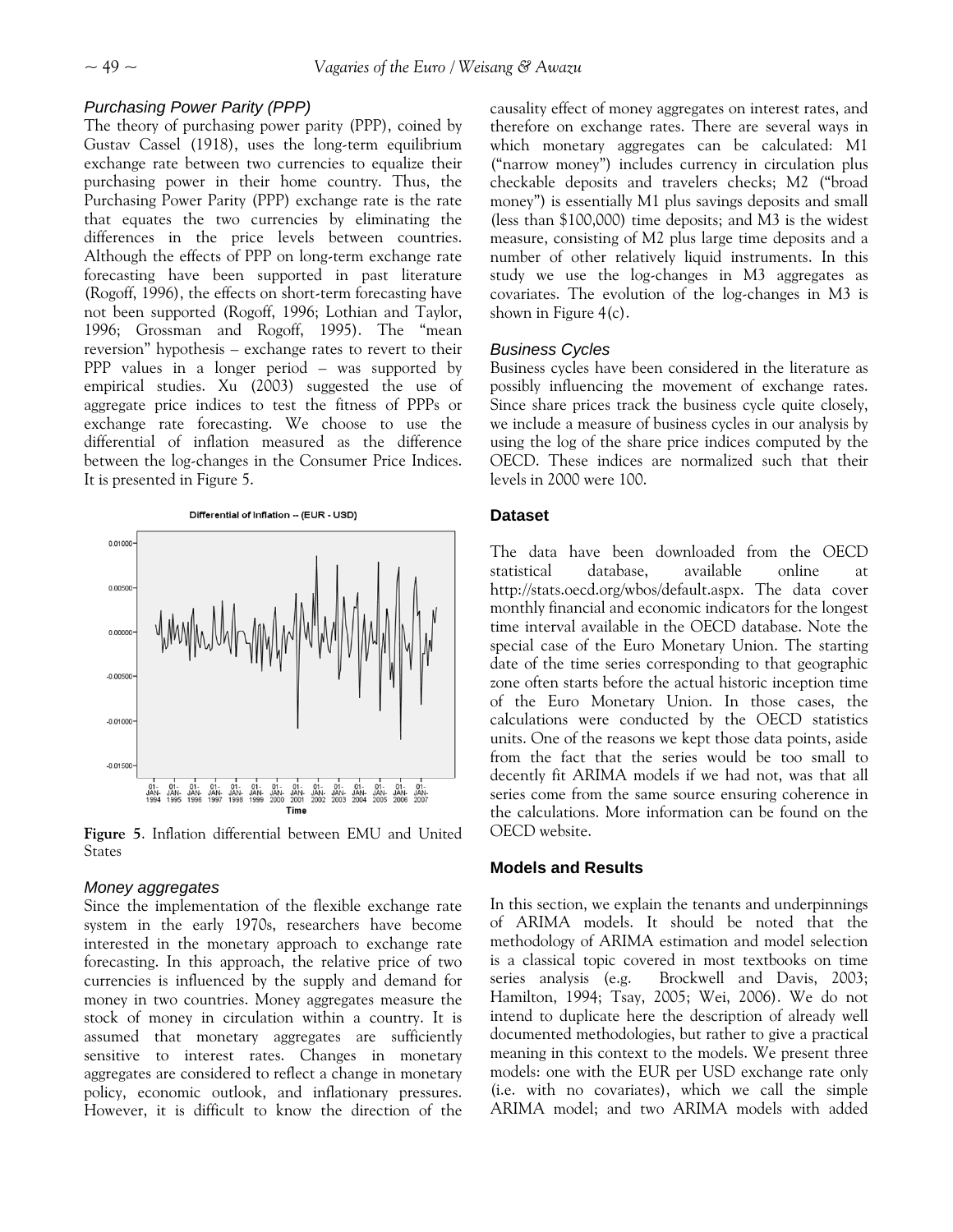covariates, one comprising all of our chosen economic indicators, and another restricting the covariates to a selected few.

## The modeling approach

#### *The simple ARIMA model*

AutoRegressive Integrated Moving Average (ARIMA) models intend to describe the current behavior of variables in terms of linear relationships with their past values. These models are also called Box-Jenkins (1984) models on the basis of these authors' pioneering work regarding time-series forecasting techniques. An ARIMA model can be decomposed in two parts. First, it has an Integrated (I) component (d), which represents the amount of differencing to be performed on the series to make it stationary. The second component of an ARIMA consists of an ARMA model for the series rendered stationary through differentiation. The ARMA component is further decomposed into AR and MA components. The autoregressive (AR) component captures the correlation between the current value of the time series and some of its past values. For example, AR(1) means that the current observation is correlated with its immediate past value at time *t-1*. The Moving Average (MA) component represents the duration of the influence of a random (unexplained) shock. For example, MA(1) means that a shock on the value of the series at time *t* is correlated with the shock at *t-1*. The Autocorrelation Function (ACF) and Partial Autocorrelation Function (PCF) are used to estimate the values of p and q, using the rules reported in Table 1. In the next section, we provide an example of a simple ARIMA model.

**Table 1.** Characteristics of the theoretical ACF and PACF for stationary processes (excerpted from Wei, 2005 p.109)

<span id="page-5-0"></span>

| Process   | ACF                                              | <b>PACF</b>                      |  |  |
|-----------|--------------------------------------------------|----------------------------------|--|--|
| AR(p)     | Tails off as exponential<br>decay or damped sine | Cuts off after lag p             |  |  |
|           | wave                                             |                                  |  |  |
| MA(q)     | Cuts off after lag q                             | Tails<br>$\circ$ ff<br><b>as</b> |  |  |
|           |                                                  | exponential decay or             |  |  |
|           |                                                  | damped sine wave                 |  |  |
| ARMA(p,q) | Tails off after lag $(q-p)$                      | Tails off after lag $(p-q)$      |  |  |

## *Example of a simple ARIMA model*

<span id="page-5-1"></span>As we have already noticed when we presented the EUR per USD exchange rate, its time series exhibits some nonstationarity. In fact, if we refer to the guidelines in Table 1, we see that only the ACF and the PACF of the first-differenced USD/EUR series, in Figure 3, feature a decaying pattern with reasonable cut-off points. Conjointly, Table 1 and Figures 2 and 3 suggest an ARIMA(2,1,0) structure. It implies the following evolution equation

$$
(1 - \varphi_1 B - \varphi_2 B^2)[(Y_t - Y_{t-1}) - \mu] = a_t
$$
  
which can be written  

$$
Y_t = \mu(1 - \varphi_1 - \varphi_2) + (1 + \varphi_1)Y_{t-1}
$$

$$
+ (\varphi_2 - \varphi_1) Y_{t-2} - \varphi_2 Y_{t-3} + a_t,
$$

where *Y<sub>t</sub>* represents the exchange rate (in EUR per USD), *B* is the backshift operator, and  $a_t$  is random noise. We estimated this model using the ARIMA procedure in SPSS<sup>[1](#page-5-0)</sup> through a maximum likelihood procedure assuming that no data are missing<sup>[2](#page-5-1)</sup>, and reported the results in Table 2.

**Table 2.** Simple ARIMA(2,1,0) for EUR per USD exchange rate

| Model Fit statistics |            |           |            |          |                |  |
|----------------------|------------|-----------|------------|----------|----------------|--|
| Akaike               | Bayesian   | RMSE      | Ljung-Box  | DF       | Sig.           |  |
| (AIC)                | (BIC)      |           | O(18)      |          |                |  |
| $-839.758$           | $-830.440$ | 0.019     | 13.936     | 16       | 0.603          |  |
|                      |            | Estimates | Std Error  | t        | $\approx$ Sig. |  |
| Coeff.               | AR1        | 0.392     | 0.077      | 5.082    | $0.000**$      |  |
|                      | AR2        | $-0.185$  | 0.077      | $-2.396$ | $0.018**$      |  |
|                      | Constant   | $-0.001$  | 0.002      | $-0.629$ | 0.530          |  |
| $\sim$<br>$\sim$     | 4.0011     | 1 / 2     | $H \cap I$ |          |                |  |

(\*) Significant at 10% level (\*\*) Significant at 5% level

The Ljung-Box statistic of the model is not significantly different from 0 with a value of 13.936 for 16 degrees of freedom and an associated p-value of .603, thus failing to reject the null hypothesis of no remaining significant autocorrelation in the residuals of the model. This indicates that the model seems to adequately capture the correlation information in the time series. Moreover, the low root mean square error (RMSE) indicates a good fit for the model. Both AR coefficients,  $\varphi_1$  and  $\varphi_2$ , are significantly different from 0 with values 0.392 (0.000) and -0.185 (0.018) respectively. The numbers in parentheses are the p-values. This model enables us to write the following evolution equation for the exchange rate,

<sup>1</sup>The ARIMA procedure in SPSS estimates the following *ARIMA(p,d,q)* model:

$$
\varphi_p(B)\bigg[\Delta\bigg(Y_t-\sum_{i=1}^m c_i X_{it}\bigg)-\mu\bigg]=\theta_q(B)a_t
$$

where *B* is the backshift operator,  $\Delta = (1-B)^d$  is the differencing operator,  $\varphi_p(B) = 1 - \varphi_1 B - \varphi_2 B^2 - \cdots - \varphi_p B^p$  is the AR  $p$ olynomial,  $\theta_q(B) = 1 - \theta_1 B - \theta_2 B^2 - \cdots - \theta_q B^q$  is the MA polynomial, and  $X_{it}$  are predictors of the dependent variable  $Y_{t}$ .

<sup>&</sup>lt;sup>2</sup> This procedure is called Melard's algorithm in SPSS. Another procedure, using the Kalman filter, is available for efficient maximum likelihood estimation in the case of missing data.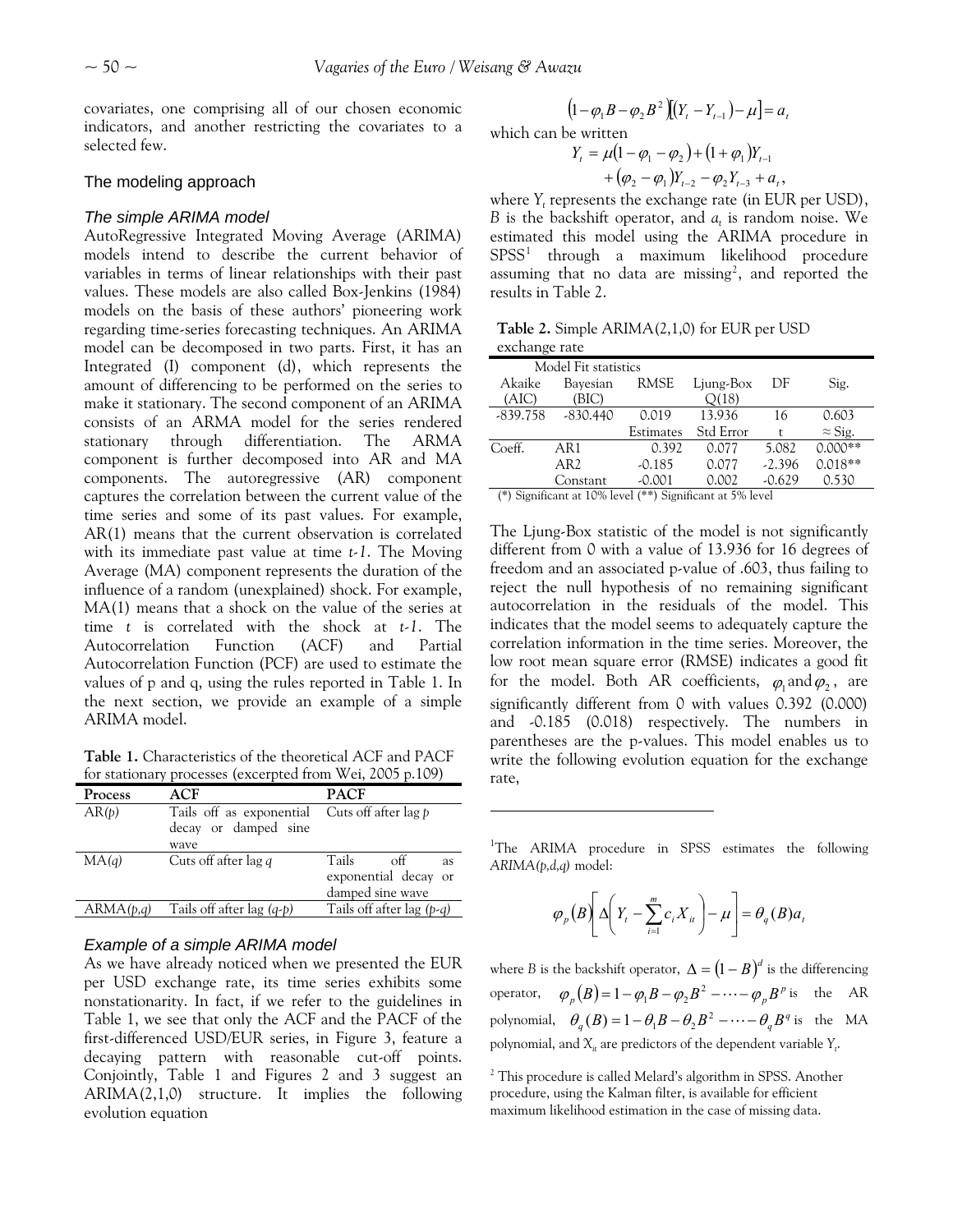$$
\hat{Y}_t = 9.2 \times 10^{-4} + 1.392 Y_{t-1} - 0.578 Y_{t-2} + 0.185 Y_{t-3} \tag{1}
$$

where  $\hat{Y}_{t}$  represents the value estimated by the model for *Yt* . Notice the extremely small value of the constant in this equation, which is reflective of the lack of significance of the estimate  $\hat{\mu}$ , with a value of -0.001 (0.530). This equation establishes the evolution of the EUR per USD exchange rate as a weighted sum of its past three values plus a random shock. Furthermore, one interesting feature is, that because the time series of the exchange rate needs to be differenced once to be made stationary, the coefficients of this linear combination of past values sums to one. That is, the current value of the exchange rate can be interpreted as a weighted average of its past values. Notice also that the coefficients decrease in absolute value from *t-1* to *t-3*, therefore giving proportionally more weight to the most recent values.

#### *Regression and ARIMA on errors*

We have seen above that a simple ARIMA model can provide an evolution equation with a simple interpretation. Nonetheless, this type of model can be criticized because it fails to provide an explanation of the causal structure behind the evolution of the time series. One simple and common way to try to get at the structural relationships behind the phenomenon we model is to use linear regression. Note that it certainly does not amount to proving causal relationships (Pearl, 2000), but it provides a simple and easily interpretable equation that attempt to model relationships. However, a linear regression of the EUR per USD exchange rate on explanatory variables, such as economic indicators, also has some drawbacks. In this section, we briefly expose why regression is not suitable and proceed to explain how the ideas of linear regression and time series modeling can be combined. We support our explanation with examples of two models that combine both ideas. These final results are summarized in the last subsection.

# *Combining good ideas: from regression to ARIMA on errors*

<span id="page-6-0"></span>Linear regression is used to estimate linear relationships between a dependent variable and explanatory variables. This relationship can be summarized in an equation of the type  $Y_t = \mu + cX_t + \varepsilon_t$ . One key assumption in that modeling is that the random components  $\varepsilon_t$  are independent and identically distributed. In particular, their values should not be correlated. However, when one regresses the exchange rate against the nine covariates chosen above and a time trend, one finds that the Durbin-Watson statistic, which is a measure of the correlation between successive values of the random components, is 0.273. This suggests a strong positive

correlation between the random components at times *t-1* and *t*. Moreover, the sample ACF and PACF of the residuals of the regression, displayed in Figure 6 (a) and (b), show that the first 9 autocorrelations of the time series are significant. These results confirm that the linear regression model fails to account for the correlation across time, and furthermore, that the random components of that regression follows an ARIMA model. In fact, the sample ACF and PACF, conjointly with the plot of the time series of the residuals, in Figure 6 (c), suggest that the residuals are stationary and may be modeled by an ARMA(1,0) model.

The idea then is to build a model that combines a regression and an ARMA(1,0) model on the errors. If this is the right intuition, because the coefficients of the regression component and the coefficients of the ARMA(*p,q*) component are modeled at the same time, it may turn out that the orders, *p* and *q*, may not be exactly the same as the orders of the ARMA model that would fit the residuals of the first regression<sup>[3](#page-6-0)</sup>. In our case, we found that *p* should be equal to 3, in order to account for the autocorrelation in the residuals. That is, if we write  $\varepsilon_t = Y_t - cX_t - \mu$ , supposing that the current value of the random shock depends only on the values of the last three random components, we want  $\varepsilon$  to follow an evolution equation of the form  $\varepsilon_t - \varphi_1 \varepsilon_{t-1} - \varphi_2 \varepsilon_{t-2} - \varphi_3 \varepsilon_{t-3} = a_t$ , where  $a_t$  is truly an independent random noise. This translates into an evolution equation for  $Y_t$  which is given by

$$
Y_{t} = \mu(1 - \varphi_{1} - \varphi_{2} - \varphi_{3})
$$
  
+  $c(X_{t} - \varphi_{1}X_{t-1} - \varphi_{2}X_{t-2} - \varphi_{3}X_{t-3})$   
+  $\varphi_{1}Y_{t-1} + \varphi_{2}Y_{t-2} + \varphi_{3}Y_{t-3} + a_{t}$ . (2)

We see that this last evolution equation for  $Y_t$  reflects the dependence of *Yt* on its past as well as a dependence on some explanatory variable  $X_t$  and the past values of this independent variable. Notice that the dependence of  $Y_t$ on its past is summarized by the coefficients  $\varphi_1, \varphi_2, \varphi_3$ , and that the same coefficients dictate the dependence of *Yt* on the past of the explanatory variables, up to a multiplicative constant. In the following section we present two models based on this blueprint.

<sup>&</sup>lt;sup>3</sup> Note though that the stationarity of the model should not change. In other words, if the residuals of the regression are stationary and modeled by an ARMA, then it is an ARMA component that will be found in the combined model. Conversely, if the residuals exhibits nonstationarity and can be modeled by an ARIMA(p,d,q), the combined model should have an ARIMA(p',d,q') with *p'* and *q'* possibly different from *p* and *q*.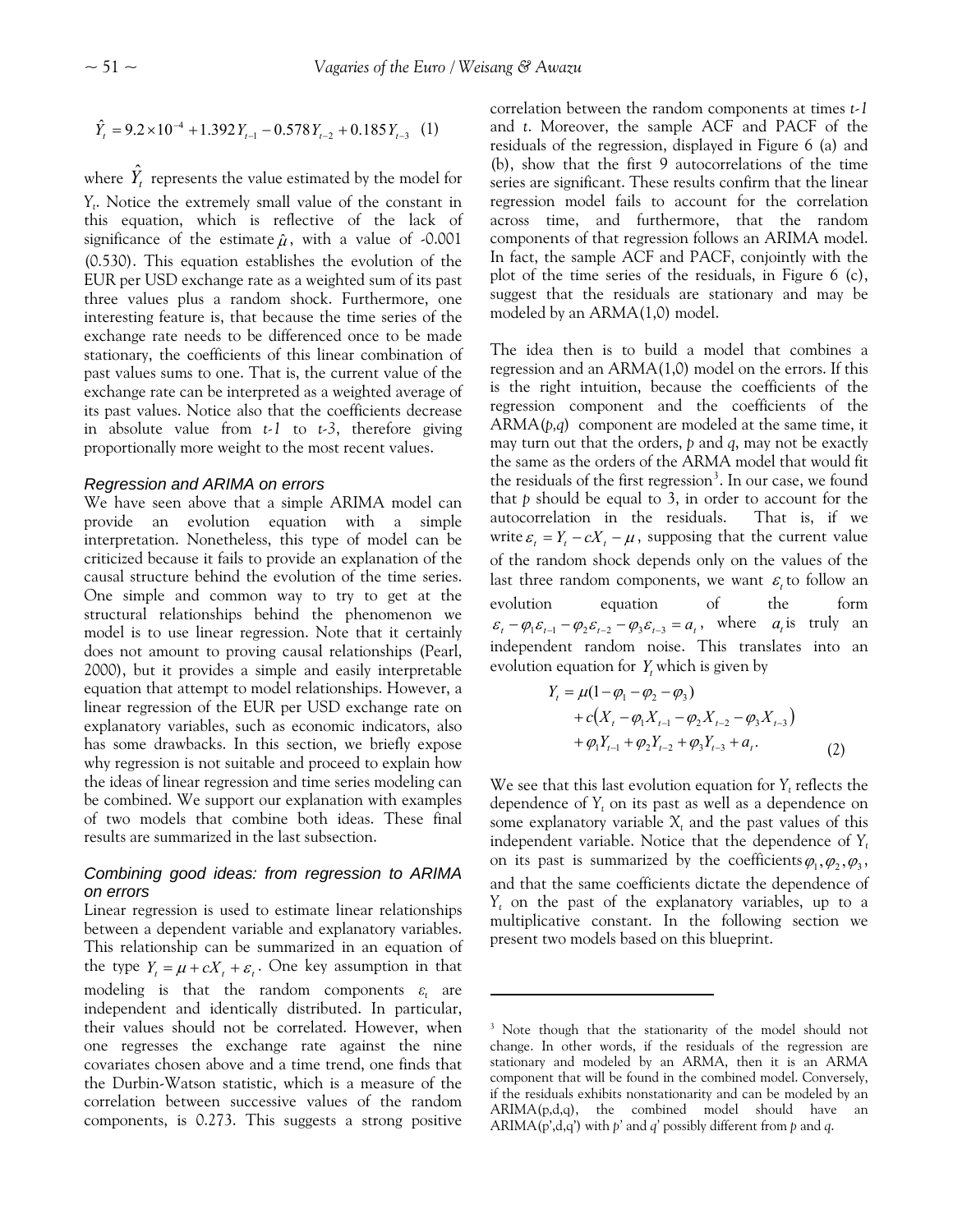

**Figure 6.** Sample ACF and PACF of the unstandardized residuals of the regression of EUR per USD on the EUR interest rate gradient, US interest rate gradient, EUR immediate interest rate, USD immediate interest rate, differential of inflation, log-variations of M3 aggregates for EUR and USD, and log-levels of the share price indices for EMU and USA: (a) ACF of residuals; (b) PACF of residuals; (c) time series of the unstandardized residuals of the regression.

## *Results*

We used the ARIMA procedure in SPSS to estimate two models using the ideas exposed above. We report the results in tables 3 and 4. Both models impose an ARMA(3,0) structure on the errors of a regressions. Thus, only their regression components distinguish between them. The first, in table 3, models the EUR per USD exchange rate in terms of its past and the past and present values of 9 covariates: the interest rate differentials in the EMU and the USA, the immediate interest rates on EUR and USD, the inflation differential between EMU and USA, the log-variations of M3 aggregates for EUR and USD, and the log-levels of the share price indices for EMU and USA.

The first two things to note concern the performance of the model in terms of fit to the EUR per USD time series. First, we notice that this model, with a Ljung-Box statistic  $Q(16)$  of 9.385 for a p-value of 0.897, captures the autocorrelation structure of the EUR per USD time series well. Second, compared to the simple ARIMA(2,1,0) model presented in Table 2, this model exhibits a improved fit with lower values for the Akaike Information Criterion (AIC) (-855.45 vs. -841.37) and the root mean square error (0.017 vs. 0.019). However, the Bayesian Information Criterion (BIC), another statistic for model selection, like the AIC, is significantly higher for the  $ARIMA(2,1,0)$  model  $(-815.07 \text{ vs. -}$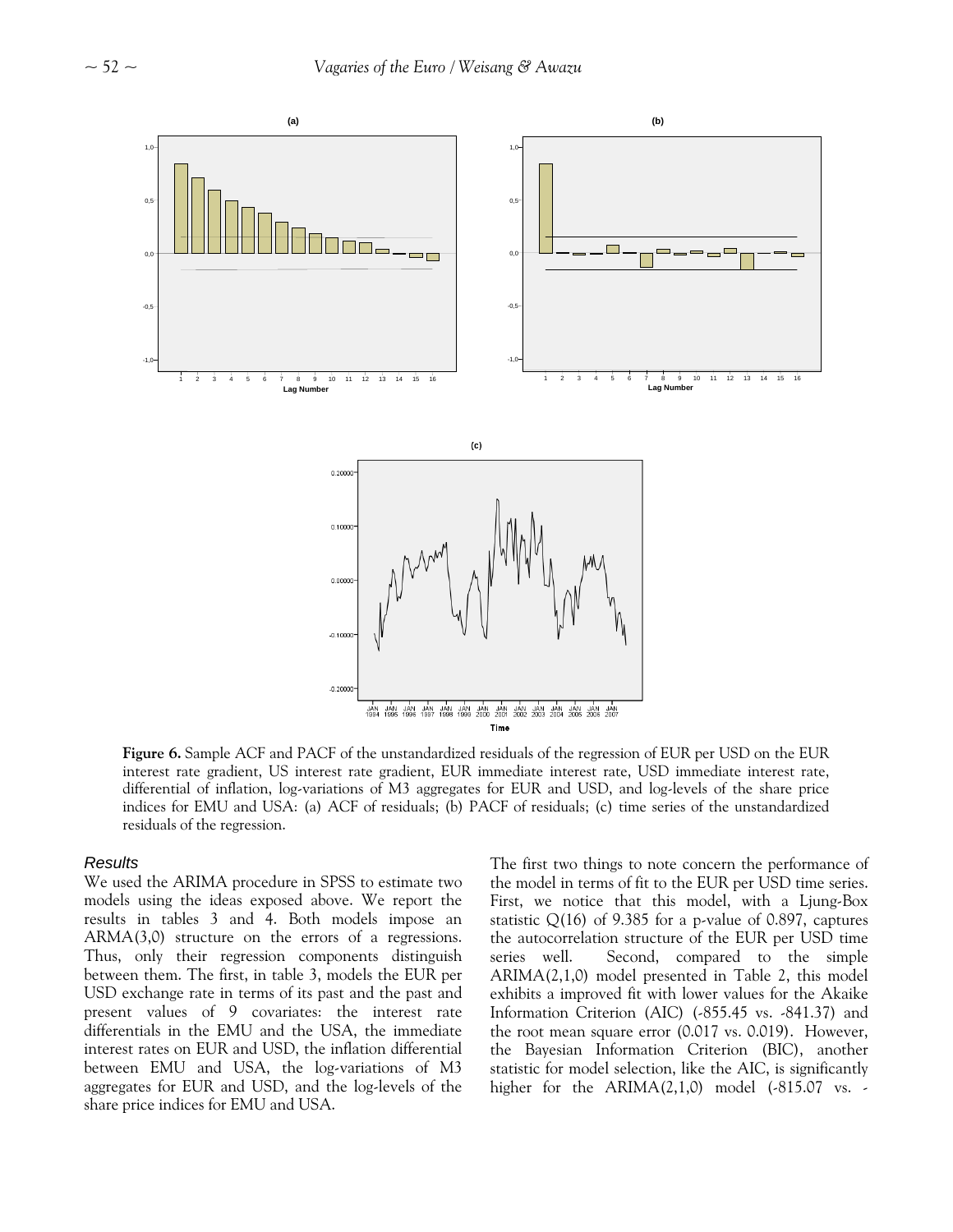| Model Fit statistics |            |           |           |          |                |
|----------------------|------------|-----------|-----------|----------|----------------|
| Akaike               | Bayesian   | RMSE      | Ljung-Box | DF       | Sig.           |
| (AIC)                | (BIC)      |           | O(18)     |          |                |
| $-855.451$           | $-815.073$ | 0.017     | 9.385     | 16       | 0.897          |
|                      |            | Estimates | Std Error | t        | $\approx$ Sig. |
| Coefficients:        |            |           |           |          |                |
| AR1                  |            | 1.398     | 0.081     | 17.218   | $0.000**$      |
| AR <sub>2</sub>      |            | $-0.621$  | 0.132     | -4.696   | $0.000**$      |
| AR3                  |            | 0.205     | 0.081     | 2.549    | $0.012**$      |
| EUR IR               |            | $-0.004$  | 0.006     | $-0.677$ | 0.500          |
| USD IR               |            | $-0.003$  | 0.009     | $-0.285$ | 0.776          |
| EUR differential     |            | 0.005     | 0.008     | 0.587    | 0.558          |
| USD differential     |            | $-0.001$  | 0.007     | $-0.197$ | 0.844          |
| LogM3-EUR            |            | 1.122     | 0.656     | 1.711    | 0.089*         |
| LogM3-USD            |            | $-0.354$  | 0.308     | -1.152   | 0.251          |
| DifInf               |            | 0.288     | 0.247     | 1.169    | 0.244          |
| s[t] EMU             |            | 0.285     | 0.052     | 5.461    | $0.000**$      |
| s[t] USA             |            | $-0.299$  | 0.064     | -4.691   | $0.000**$      |
| Constant             |            | 1.025     | 0.195     | 5.269    | $0.000**$      |

**Table 3**. ARMA(3,0) model of EUR per USD exchange rate, with nine covariates

*Notes:* (IR: Immediate Interest rate; differential: differential of the Interest rates; LogM3: Ln(M3[t]) - Ln(M3[t-1]); DifInf: Differential of Inflation, s[t] : ln(Shares[t])) (\*) Significant at 10% level (\*\*) Significant at 5% level

835.16). This suggests that the improvement in terms of fit for the more complex model has come at the cost of a loss of parsimony. Indeed, many of the covariates' regression coefficients are not significantly different from zero, with the exception of the share prices indices both for the EMU and the USA (significant at a 5% level), and a marginally significant coefficient for the log-variation of the European M3 aggregate. Notice also that the constant and the AR coefficients are all significant at a 10% level.

In order to improve this latter model, we estimated a second model, keeping as covariates only the share price indices. Again, we find that this new model captures well the dependence across time of the values of the EUR per USD exchange rate, with a Ljung-Box statistics  $Q(16)$  of 8.47 and a p-value of 0.935. The constant and the AR coefficients,  $\mu$ ,  $\varphi_1$ ,  $\varphi_2$  and  $\varphi_3$ , are again all significantly different from 0, with values 0.955(0.000), 1.375(0.000), -0.616(0.000) and 0.225(0.004). This model however exhibits an improvement on all fit statistics – AIC, BIC and RMSE—when compared to both the ARIMA(2,1,0) model and the ARMA(2,0) model with all possible covariates. Moreover, all the regression coefficients are significantly different from 0, with 0.290(0.000) and - 0.292(0.000) for the EMU and the USA respectively.

One could write the evolution equation given by the latter model simply by noticing that equation 2 given in the section above is easily generalizable to multiple explanatory variables and then replacing each coefficient by its estimated value in Table 4. However, it is more interesting to notice that the regression coefficients for the share price indices are very close in absolute value, and in fact, considering the standard errors of each estimate, not distinguishable. We therefore decided to set both equal in absolute value to 0.290. Denoting by  $s_t^{EMU}$  and  $s_t^{USA}$  the logs of the share price indices, we can then write the evolution equation of the EUR per USD exchange rate, denoted  $Y_t$ , in terms of the current and past values of the difference in levels between the share indices in each currency and the past values of  $Y_t$ , as follows:

$$
Y_{t} = 0.016 + 0.290(s_{t}^{EMU} - s_{t}^{USA}) - 0.398(s_{t-1}^{EMU} - s_{t-1}^{USA}) + 0.179(s_{t-2}^{EMU} - s_{t-2}^{USA}) - 0.065(s_{t-3}^{EMU} - s_{t-3}^{USA}) + 1.375Y_{t-1} - 0.616Y_{t-2} + 0.225Y_{t-3} + a_{t}.
$$
 (3)

**Table 4**. ARMA(3,0) model of EUR per USD exchange rate, with two covariates

| Model Fit statistics |            |           |           |          |                |
|----------------------|------------|-----------|-----------|----------|----------------|
| Akaike               | Bayesian   | RMSE      | Ljung-Box | DF       | Sig.           |
| (AIC)                | (BIC)      |           | O(18)     |          |                |
| $-869.141$           | $-850.469$ | 0.017     | 8.417     | 16       | 0.935          |
|                      |            | Estimates | Std Error | t        | $\approx$ Sig. |
| Coefficients:        |            |           |           |          |                |
| AR1                  |            | 1.375     | 0.077     | 17.900   | $0.000**$      |
| AR <sub>2</sub>      |            | $-0.616$  | 0.123     | $-4.994$ | $0.000**$      |
| AR3                  |            | 0.225     | 0.077     | 2.936    | $0.004**$      |
| s[t] EMU             |            | 0.290     | 0.049     | 5.966    | $0.000**$      |
| s[t] USA             |            | $-0.292$  | 0.061     | $-4.751$ | $0.000**$      |
| Constant             |            | 0.955     | 0.183     | 5.205    | $0.000**$      |
|                      |            |           |           |          |                |

*Notes:* (\*\*) Significant at 5% level

## **Discussion**

While it is not our purpose to claim new results in the field of exchange rate modeling and forecasting, it is nonetheless interesting to discuss and compare the models we have found in a slightly broader context than models fit and selection. In this section, we first discuss the models we found together, before expanding the scope of the discussion by including the critiques that have been made in the literature on exchange rates modeling of econometric and especially ARMA models.

We focus our comparison of our models to the models described by equations 1 and 3. Perhaps the first thing to notice when comparing equations 1 and 3 is the closeness of the coefficients in front of the lags of *Yt* . This actually explains the puzzling fact that one is an ARMA(3,0) model while the other is an ARIMA(2,1,0) model. Remember that our first ARIMA model imposed that the sum of the coefficients be one (since  $1+\varphi_1$ ,  $\varphi_2-\varphi_1$  and  $-\varphi_2$  add up to 1). In the estimation of an ARMA model, for constraints of stationarity, the sum of the coefficients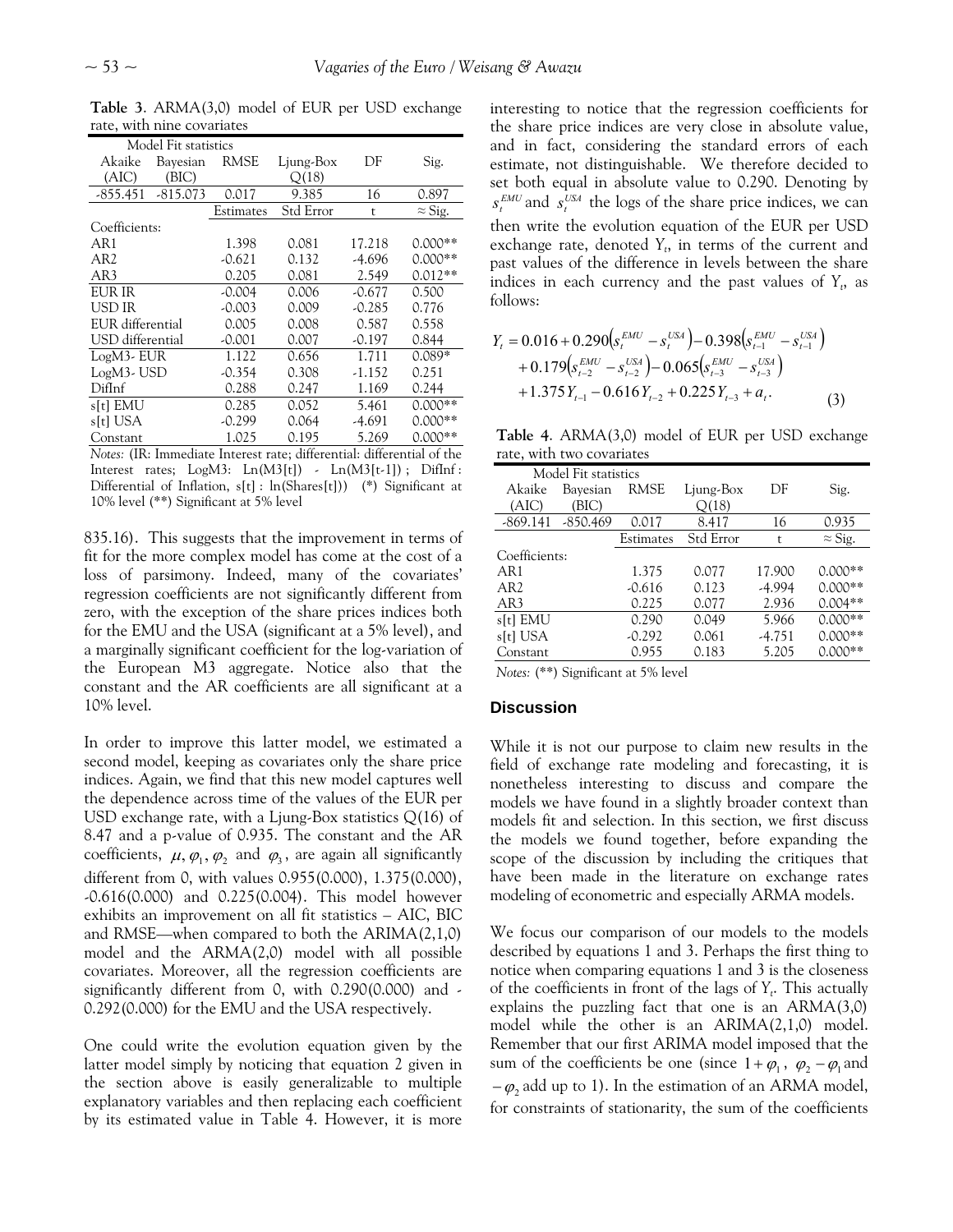is constrained to be less than 1. However, in our ARMA(3,0) model, the sum is close to 1 with a value of 0.984. Thus, this model exhibits features close to those of an integrated model. Second, the insight on the dynamic of *Yt* gained by introducing the logs of the share price indices over the ARIMA(2,1,0) model is not negligible. Indeed, equation 3 states that the share price indices influence the EUR per USD exchange rate through their log differences. If the logs are equal, then equation 3 reduces to an evolution equation very close to equation 1. Conversely, if we assume the difference between the logs of each index to be constant over a period of three months, then the cumulative effect of this difference on the EUR per USD rate, i.e. the euro price of a US dollar, will be 0.285 times the difference in the log levels of the share indices.

Several researchers have claimed that the Random Walk (RW) model outperforms econometric and time series techniques (Fernandes, 1998; Kilian and Taylor, 1991) for the forecasting of exchange rates. In particular, the performance of the latter in the short run is found to be poor (Goodman, 1979; Meese and Rogoff, 1983; Wolff, 1988; Diebold and Nason, 1990; Chinn and Meese, 1995). For example, Meese and Rogoff (1990) found that the RW model was superior to an ARMA model. Moreover, it is argued that the strict assumptions required by an econometric model and time series models such as ARIMA sometimes may not be suitable to capture nonlinearity. Hence, other researchers have proposed a hybrid approach that combines both parametric methods and non-parametric methods for input selection (Ince and Trafalis, 2006).

Our ARIMA models do not necessary contradict the market efficiency hypothesis for the following reasons. First, all the models exhibit an integration feature with regard to the levels of exchange rates, since the sum of the coefficients is close to 1. Thus, we can safely say that the time series of the exchange rates in fact exhibit characteristics close to RWs. Indeed, the point in saying that a process is a random walk is to stress on the unpredictability of the increments. To see that our models do not necessarily contradict this unpredictable feature, it is worth considering equation 2. In equation 2, using the fact that the sum of the AR coefficients is close to one, we see that unless the levels of the covariates have changed significantly over the course of four months, their contribution is in fact very small, and the model is then comparable to the ARIMA(2,1,0) of equation 1, again. Second, the market efficiency hypothesis states that at any given time all the information available is reflected in the price of the goods in the market, here the relative price of currencies as compared to the USD. That is to say that at any given time *t*, the information available cannot help in predicting the prices at  $t+1$ , and the best predictor is the level of prices at *t*. In other words, the best forecasting model is the RW. However, if information becomes available between time *t* and *t+1*, it will be incorporated in the price, and therefore, the movements of the price depend on other variables. In our case, however, we are studying a posteriori the structure of the exchange rates, using extended ARIMA modeling. Indeed, we are explaining, not predicting, the movement of the prices, and it is therefore easy, and sensible, to find better models than a RW, which by definition explains nothing.

We may actually argue that if we were to test the forecasting efficiency of our models then, since they have been built to explain the past, they will be biased toward the past in the sense that they will weigh past information more heavily than new information, and will perform poorly. To our knowledge, and our understanding, this is a salient problem in the modeling paradigm that is not easily solved. We can relate this point back to the market efficiency hypothesis, and the available information. On the FX markets, information is incorporated extremely fast, faster than a monthly or even a weekly frequency. So models using weekly (or lower frequency) data do not allow one to quantify how markets react to some information, such as a change in interest rates, because the change has already occurred and the information has been consumed by the time you predict it. Following this line of thought, we can safely say that it is very probable that no matter how good our models are to explain the movements of the exchange rate, the best predictive model may still be a random walk.

From a macroeconomic point of view, it is worth noting that none of the economic indicators predicted by the theory put forth in the first part of this paper has turned to be supported by the empirical facts. The exercise in the pages above is but a demonstration of the difficulty of finding models that can do more than accurately forecast after the fact! While the models used here are sensible, they fall short of succeeding as true forecasting models.

We have provided an interesting example of the use of ARIMA models to reproduce and explain a time series. We have been mindful of explaining the assumptions and underpinnings of the general models, as well as relating the estimated models to their practical implications. We trust that this material will serve as a useful case study for teachers and students of macroeconomics.

Correspondence: gweisang@bentley.edu